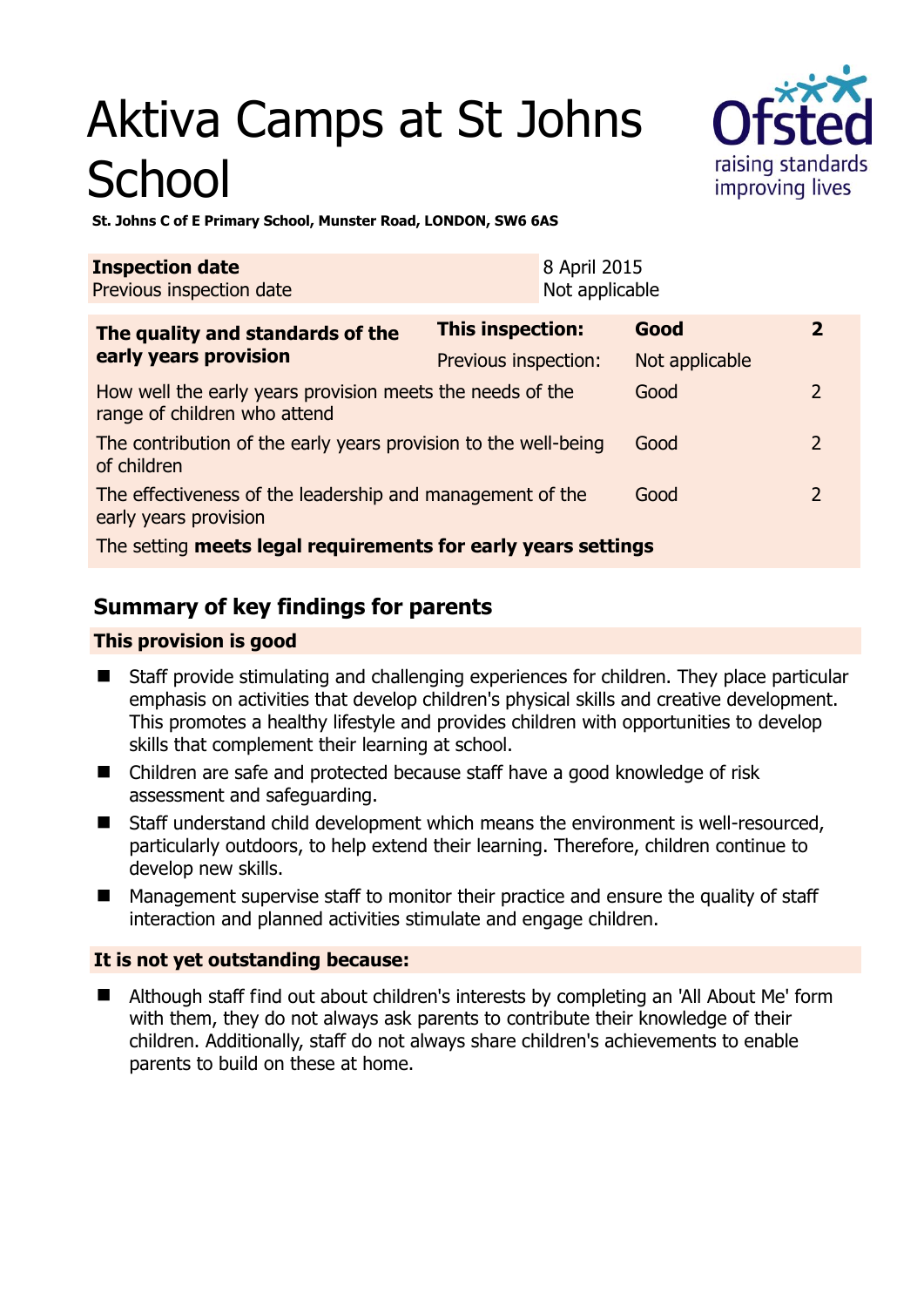# **What the setting needs to do to improve further**

#### **To further improve the quality of the early years provision the provider should:**

 $\blacksquare$  enhance the involvement of parents by asking for their contributions about their children's interests and improve information shared about children's daily achievements at the club.

#### **Inspection activities**

- The inspector spent time observing the children both indoors and outdoors.
- $\blacksquare$  The inspector spoke to staff about safeguarding.
- The inspector and operations manager participated in a joint observation.
- The inspector reviewed a sample of policies and procedures.

#### **Inspector**

Genevieve Mackenzie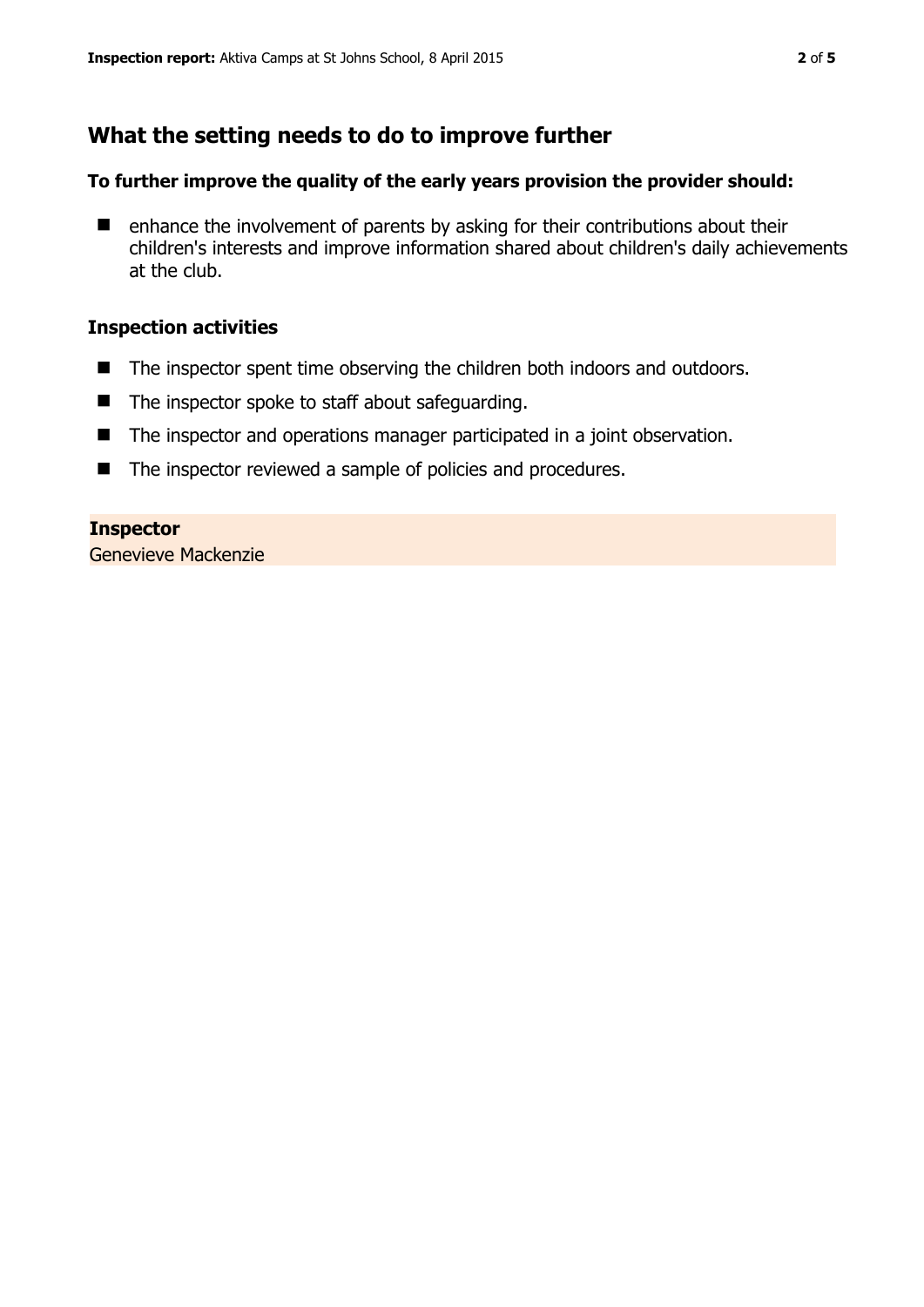# **Inspection findings**

#### **How well the early years provision meets the needs of the range of children who attend. This is good**

Staff observe children's interests and needs to inform the planning of activities. They evaluate their plans daily, which are flexible so they can adapt activities to suit individual children. Staff skilfully ask questions to extend children's knowledge. For example, during a planned adult-led activity, staff asked questions to find out what the children knew about sea life and helped to extend the children's knowledge. Staff plan effectively, placing emphasis on activities that develop children's physical and creative skills to complement their learning at school. For example, during a creative activity, staff talk to children about shapes and colours, the pictures of different sea creatures and the labels used to identify the pictures. Young children mix with different age groups who show them how to play games and behave well. This means that older children support the younger children in their learning too. Staff provide a wide range of resources to accommodate all children. Staff promote children's independence and confidence by urging them to try new activities.

#### **The contribution of the early years provision to the well-being of children is good**

Children are fully supported because there is a high staff-to-child ratio so staff are always close by to help them. Staff supervise children closely, participating in their play. Children know who to turn to for help and because of this are settled and happy. They feel safe enough to engage independently in play. Staff encourage children to lead a healthy lifestyle by providing a good range of physical activities. Staff encourage children to manage their personal hygiene, for example, to wash their hands before eating. Staff have a good understanding of safeguarding and who to contact if there was a concern for a child's welfare. Staff complete risk assessments daily to reduce the risk of hazards. As a result, children can play safely and staff protect children's well-being.

#### **The effectiveness of the leadership and management of the early years provision is good**

Managers have a good understanding of the safeguarding and welfare requirements. They monitor staff interaction with children to ensure that children develop new skills and build on those from school. Managers provide staff with regular supervision and invite them to reflect continuously on their practice. They set staff individual development targets every six weeks. Managers follow good recruitment procedures to ensure staff are suitable. Staff receive in-house training regularly to enhance their professional development. For example, staff recently completed a special educational needs and behaviour management course. Therefore, staff are good role models and help all children participate in games and learn how to follow the rules. Managers evaluate their practice and identify areas for improvement. They take into account the opinions of staff, children and parents to enhance their practice further.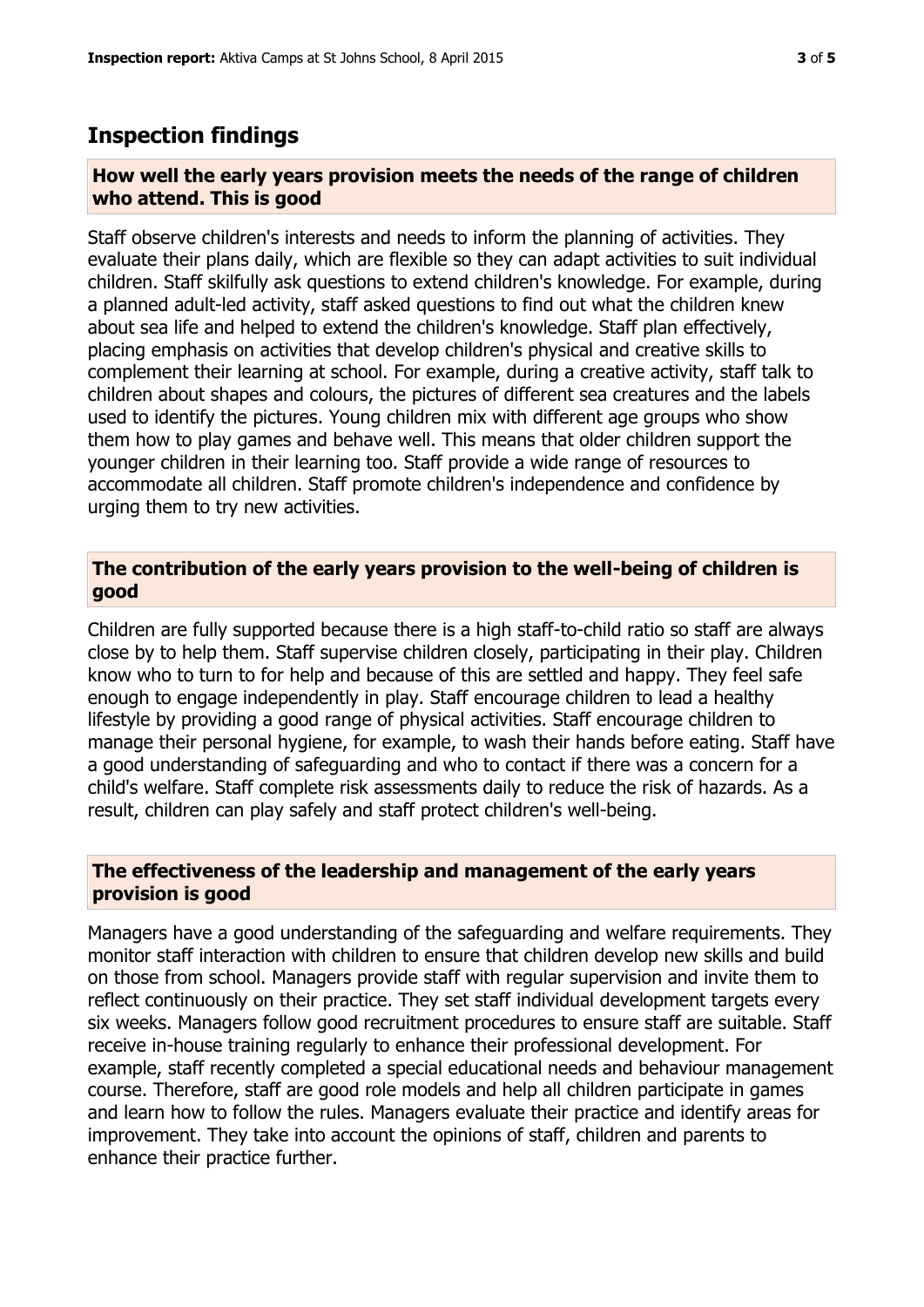# **Setting details**

| Unique reference number       | EY442009                    |  |
|-------------------------------|-----------------------------|--|
| <b>Local authority</b>        | Hammersmith & Fulham        |  |
| <b>Inspection number</b>      | 945981                      |  |
| <b>Type of provision</b>      | Out of school provision     |  |
| <b>Registration category</b>  | Childcare - Non-Domestic    |  |
| Age range of children         | $0 - 8$                     |  |
| <b>Total number of places</b> | 64                          |  |
| Number of children on roll    | 9                           |  |
| <b>Name of provider</b>       | <b>Aktiva Camps Limited</b> |  |
| Date of previous inspection   | Not applicable              |  |
| <b>Telephone number</b>       | 02035518909                 |  |

Aktiva Camps at St Johns School registered in 2012. It operates from St Johns C of E Primary School, Fulham, in the London Borough of Hammersmith and Fulham. The club provides an after school club and holiday play camp within the school. They operate Monday to Friday all year. Children attend from 8am to 6pm during school holidays, and from the end of the school day to 6pm during term time. Three staff work at the setting and they all hold early years qualifications.

This inspection was carried out by Ofsted under sections 49 and 50 of the Childcare Act 2006 on the quality and standards of provision that is registered on the Early Years Register. The registered person must ensure that this provision complies with the statutory framework for children's learning, development and care, known as the Early Years Foundation Stage.

Any complaints about the inspection or the report should be made following the procedures set out in the guidance 'Complaints procedure: raising concerns and making complaints about Ofsted', which is available from Ofsted's website: www.gov.uk/government/organisations/ofsted. If you would like Ofsted to send you a copy of the guidance, please telephone 0300 123 4234, or email enquiries@ofsted.gov.uk.